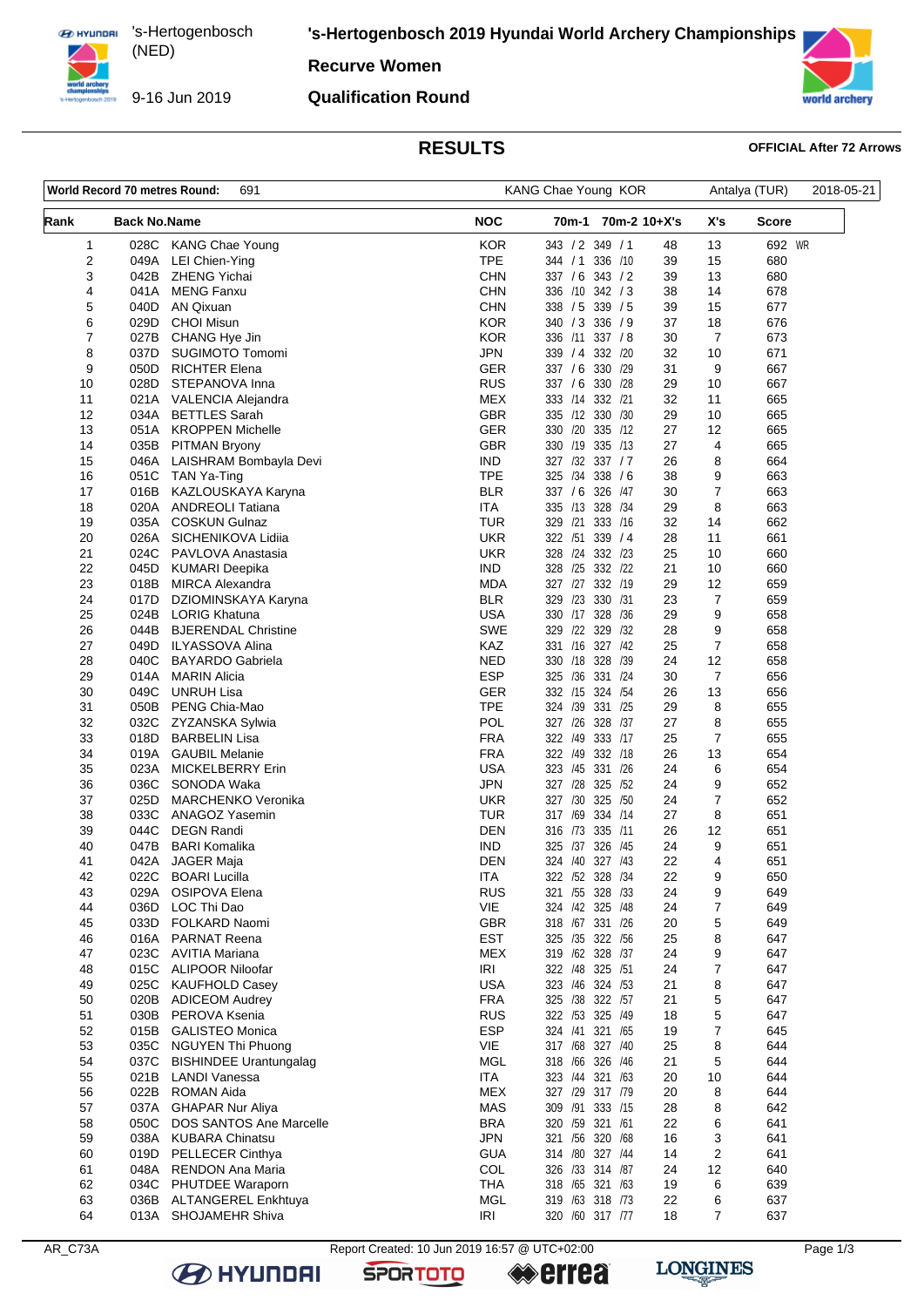**ED HYUNDRI** 's-Hertogenbosch (NED) 

9-16 Jun 2019

**'s-Hertogenbosch 2019 Hyundai World Archery Championships**

## **Recurve Women**

### **Qualification Round**



# **RESULTS OFFICIAL After 72 Arrows**

| World Record 70 metres Round:<br>691 |                     |                                                         | KANG Chae Young KOR                           |                                         |              |                     | 2018-05-21       |             |
|--------------------------------------|---------------------|---------------------------------------------------------|-----------------------------------------------|-----------------------------------------|--------------|---------------------|------------------|-------------|
| Rank                                 | <b>Back No.Name</b> |                                                         | <b>NOC</b>                                    | 70m-1                                   | 70m-2 10+X's | X's                 | Score            |             |
| 65                                   | 017A                | <b>KOVACIC Tihana</b>                                   | CRO                                           | 317 /70 319 /71                         | 20           | 4                   | 636              |             |
| 66                                   | 018C                | MARUSAVA Hanna                                          | <b>BLR</b><br><b>VIE</b>                      | 321 /54 315 /86                         | 17           | 9<br>3              | 636              |             |
| 67<br>68                             | 034B<br>021C        | DO THI ANH Nguyet<br><b>RAY Beauty</b>                  | BAN                                           | 315 /77 321 /62<br>322 /47 313 /93      | 17<br>18     | 3                   | 636<br>635       |             |
| 69                                   | 024D                | <b>MIKLOS Beatrice</b>                                  | ROU                                           | 312 /83 322 /58                         | 22           | 6                   | 634              |             |
| 70                                   | 030C                | <b>BRIDGER Deonne</b>                                   | AUS                                           | 316 /72 318 /74                         | 21           | $\overline{7}$      | 634              |             |
| 71                                   | 015D                | LILIENTHAL Triinu                                       | <b>EST</b>                                    | 311 /86 323 /55                         | 17           | 9                   | 634              |             |
| 72                                   | 032A                | <b>LESTARI Linda</b>                                    | <b>INA</b>                                    | 307 /110<br>327 /31                     | 15           | 9                   | 634              |             |
| 73                                   | 036A                | <b>INKHAM Nattapat</b>                                  | <b>THA</b>                                    | 314 78 319 72                           | 18           | 4                   | 633              |             |
| 74                                   | 045C                | <b>STRAKA Elisabeth</b>                                 | <b>AUT</b>                                    | 323 /43 309 /101                        | 20           | 10                  | 632              |             |
| 75                                   | 017B                | NURMSALU Laura                                          | <b>EST</b>                                    | 317 /71<br>315 /85                      | 17           | 4                   | 632              |             |
| 76                                   | 031B                | <b>LESNIAK Natalia</b>                                  | POL                                           | 322 /60<br>310 /88                      | 15           | 4                   | 632              |             |
| 77                                   | 013B                | <b>UMER Ana</b>                                         | <b>SLO</b><br><b>UZB</b>                      | 315 75 315 780<br>309 /104              | 20<br>11     | 8                   | 630              |             |
| 78<br>79                             | 041B<br>043C        | ABDUSATTOROVA Ziyodakhon<br><b>HONGITAN Kareel Meer</b> | PHI                                           | 319 /64<br>320 /58<br>307 /108          | 21           | 5<br>$\overline{7}$ | 628<br>627       |             |
| 80                                   | 041C                | PHUTKARADZE Tsiko                                       | GEO                                           | 320 /57<br>306 /113                     | 21           | 9                   | 626              |             |
| 81                                   | 025A                | <b>AMAISTROAIE Madalina</b>                             | ROU                                           | 320 /67<br>306 /101                     | 19           | 5                   | 626              |             |
| 82                                   | 027D                | WU Sze Yan                                              | HKG                                           | 307 /98 318 /76                         | 15           | 3                   | 625              |             |
| 83                                   | 046B                | RAMAZANOVA Yaylagul                                     | AZE                                           | 305 /102 319 /70                        | 18           | 9                   | 624              |             |
| 84                                   | 045A                | <b>BIDAURE Pia Elizabeth Angela</b>                     | PHI                                           | 305 /102<br>319 /69                     | 16           | 5                   | 624              |             |
| 85                                   | 039B                | <b>VISSER Sietske</b>                                   | NED                                           | 296 /128 327 /41                        | 18           | 6                   | 623              |             |
| 86                                   | 013C                | <b>CANALES Elia</b>                                     | <b>ESP</b>                                    | 308 /94 315 /82                         | 16           | 5                   | 623              |             |
| 87                                   | 016D                | <b>HOURTOU Marlyse</b>                                  | <b>CHA</b>                                    | 316 /74<br>307 /111                     | 11           | 4                   | 623              |             |
| 88                                   | 024A                | LONGOVA Alexandra                                       | <b>SVK</b>                                    | 315 /76 307 /107                        | 20           | 8                   | 622              |             |
| 89                                   | 046C                | <b>ACOSTA GIRALDO Valentina</b>                         | COL                                           | 319 /61<br>303 /122                     | 20           | 4                   | 622              |             |
| 90<br>91                             | 034D<br>048C        | AKTUNA Aybuke<br><b>IGIBAYEVA Gaukhar</b>               | TUR<br>KAZ                                    | 313 /81<br>309 /102<br>314 /79 308 /106 | 13<br>13     | 6<br>6              | 622 CT<br>622 CT |             |
| 92                                   | 031C                | <b>KUOPPA Taru</b>                                      | <b>FIN</b>                                    | 322 /58<br>299 /122                     | 17           | 8                   | 621              |             |
| 93                                   | 020D                | <b>KUSHNIRUK Olena</b>                                  | BEL                                           | 301 /115 320 /66                        | 16           | 2                   | 621              |             |
| 94                                   | 013D                | MOUSIKOU Elena                                          | <b>CYP</b>                                    | 309 /93 312 /94                         | 14           | 2                   | 621              |             |
| 95                                   | 016C                | <b>BASSI</b> Isabella                                   | <b>CHI</b>                                    | 304 /109 315 /82                        | 14           | 5                   | 619              |             |
| 96                                   | 021D                | <b>HILLESTAD Katrine</b>                                | <b>NOR</b>                                    | 305 /102 314 /88                        | 11           | 8                   | 619              |             |
| 97                                   | 038D                | GANBOLD Uyanga                                          | <b>MGL</b>                                    | 302 /112 315 /82                        | 14           | 3                   | 617              |             |
| 98                                   | 014B                | NEMATI Zahra                                            | IRI                                           | 302 /113 315 /81                        | 11           | 1                   | 617              |             |
| 99                                   | 031A                | <b>HODGSON Olivia</b>                                   | <b>NZL</b>                                    | 310 /89<br>306 /114                     | 12           | 3                   | 616              |             |
| 100                                  | 038B                | <b>ABDUL HALIL Nur Afisa</b>                            | MAS                                           | 307 /99<br>309 /103                     | 10           | 0                   | 616              |             |
| 101<br>102                           | 042D<br>028B        | <b>JANGNAS Erika</b><br>PSARRA Evangelia                | <b>SWE</b><br><b>GRE</b>                      | 305 /102 310 /95<br>305 /102 310 /98    | 17<br>11     | 6<br>4              | 615<br>615       |             |
| 103                                  | 043A                | <b>KATTSTROM Elin</b>                                   | <b>SWE</b>                                    | 304 /109 310 /96                        | 15           | 4                   | 614              |             |
| 104                                  | 039C                | LOKE Shin Hui                                           | <b>MAS</b>                                    | 306 /100 307 /109                       | 14           | 2                   |                  | 613 SO T.10 |
| 105                                  |                     | 029C GKORILA Anatoli Martha                             | GRE                                           | 296 /129 317 /78                        | 14           | 6                   |                  | 613 SO T.9  |
| 106                                  |                     | 026B CHENIER Virginie                                   | CAN                                           | 311 /84 302 /125                        | 14           | 4                   |                  | 613 SO T.9  |
| 107                                  | 051D                | PAULINO DOS SANTOS Graziela                             | <b>BRA</b>                                    | 308 /95 305 /117                        | 13           | 3                   |                  | 613 SO T.9  |
| 108                                  | 027A                | <b>HORACKOVA Marie</b>                                  | CZE                                           | 307 /97 305 /115                        | 16           | 3                   | 612              |             |
| 109<br>110                           | 047D<br>037B        | SEPULVEDA Maira<br>TIMINSKIENE Inga                     | COL<br>LTU                                    | 310 /90 302 /124<br>293 /132 318 /75    | 10<br>14     | 1<br>5              | 612<br>611       |             |
| 111                                  | 014C                | KOUROUNA Mikaella                                       | <b>CYP</b>                                    | 301 /114 309 /100                       | 18           | 2                   | 610              |             |
| 112                                  | 025B                | LAM Shuk Ching Ada                                      | <b>HKG</b>                                    | 297 /125 313 /91                        | 15           | 3                   | 610              |             |
| 113                                  | 047A                | <b>WOELL Martina</b>                                    | <b>AUT</b>                                    | 300 /121 310 /99                        | 12           | 1                   | 610              |             |
| 114                                  | 029B                | MAXWORTHY Belinda                                       | <b>AUS</b>                                    | 296 /127 313 /89                        | 18           | 7                   | 609              |             |
| 115                                  | 030A                | <b>FARASIEWICZ Karolina</b>                             | POL                                           | 299 /123 310 /97                        | 11           | 2                   | 609              |             |
| 116                                  | 039A                | NARIMANIDZE Khatuna                                     | GEO                                           | 300 /120 308 /105                       | 14           | 3                   | 608              |             |
| 117                                  | 031D                | CHOIRUNISA Diananda                                     | <b>INA</b>                                    | 304 /108 303 /121                       | 17           | 4                   | 607              |             |
| 118                                  | 043B                | <b>LAURSEN Anne Marie</b>                               | DEN                                           | 300 /116 306 /112                       | 18           | 4                   | 606              |             |
| 119                                  | 047C                | GASIMOVA Ozay                                           | AZE                                           | 309 /92 297 /131                        | 14           | 8                   | 606              |             |
| 120                                  | 049B                | MACHADO Ana                                             | <b>BRA</b>                                    | 293 /134 313 /90                        | 12           | 5                   | 606              |             |
| 121<br>122                           | 033A<br>035D        | <b>TUKIAINEN lida</b><br>KHUNHIRANCHAIYO Narisara       | <b>FIN</b><br><b>THA</b>                      | 313 /82 293 /136<br>311 /85 294 /135    | 12<br>18     | 4<br>4              | 606<br>605       |             |
| 123                                  | 028A                | HAYWOOD Sarah                                           | <b>AUS</b>                                    | 300 /118 305 /119                       | 12           | 0                   | 605              |             |
| 124                                  | 033B                | KUSUMAWARDANI Titik                                     | <b>INA</b>                                    | 307 /96 296 /133                        | 15           | 5                   | 603              |             |
| 125                                  | 042C                | NURMANOVA Munira                                        | <b>UZB</b>                                    | 305 /102 298 /129                       | 14           | 4                   | 603              |             |
| 126                                  | 026D                | <b>GRAPOVA Klara</b>                                    | <b>CZE</b>                                    | 300 /119 302 /126                       | 11           | 4                   | 602              |             |
| 127                                  | 040B                | ARJEVANIDZE Ira                                         | GEO                                           | 296 /126 305 /116                       | 15           | 4                   | 601              |             |
| 127                                  |                     | 032B SLOAN Olivia                                       | <b>NZL</b>                                    | 300 /116 301 /127                       | 15           | 4                   | 601              |             |
| AR_C73A                              |                     |                                                         | Report Created: 10 Jun 2019 16:57 @ UTC+02:00 |                                         |              |                     |                  | Page 2/3    |

**SPORTOTO** 

**B** HYUNDAI

**errea**